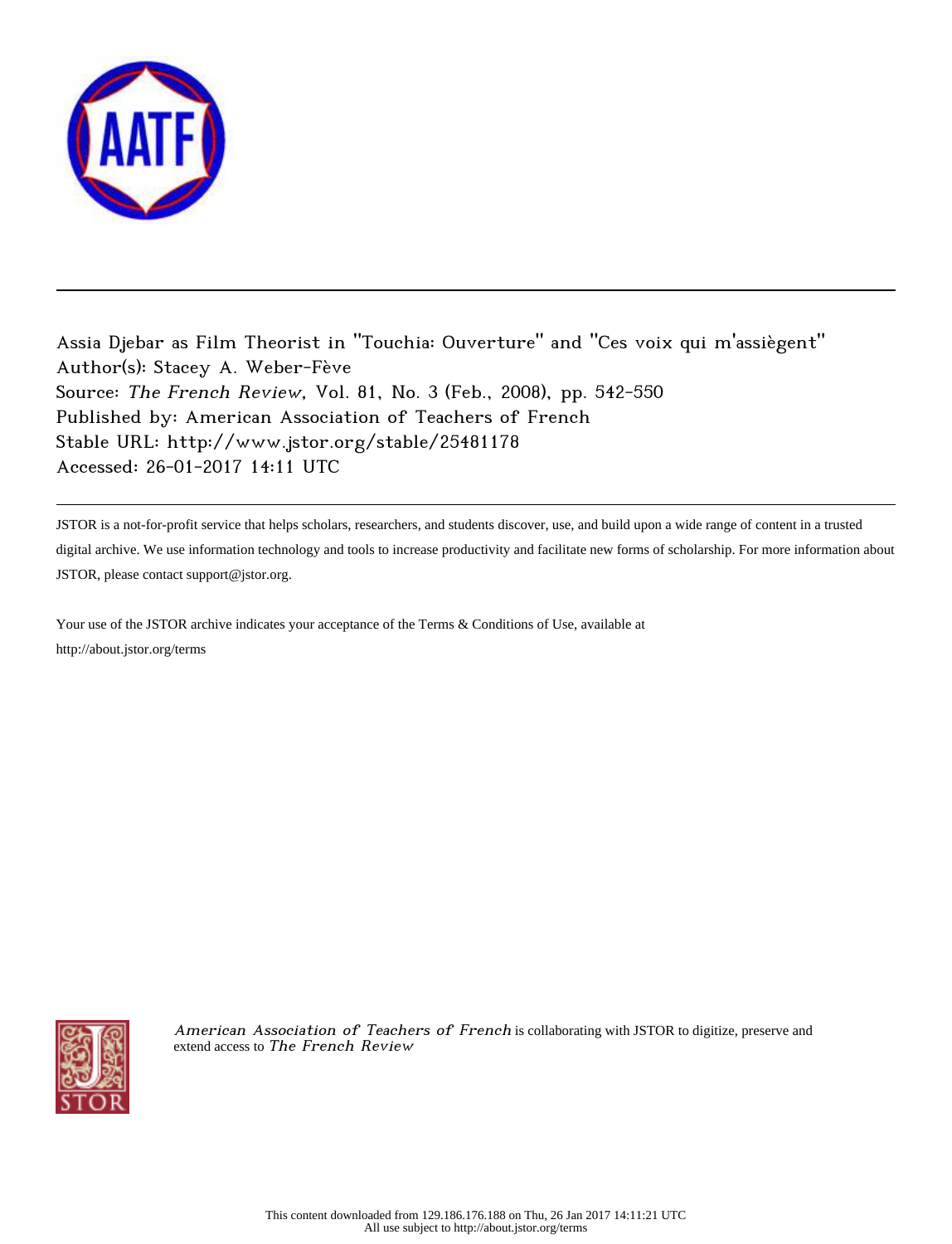## **Assia Djebar as Film Theorist in "Touchia: Ouverture" and**  *Ces voix qui m' assiegent*

## *by Stacey A. Weber-Feve*

 $\rm A$ LTHOUGH ASSIA DJEBAR may not be a film theorist in the strict academic sense of the term, we may certainly recognize her insights into her creative intentions and struggles with the cinematic medium side-by-side theoretical work of other film theorists. In considering her varied literary, poetic, dramatic, and cinematographic work, we may now discuss much of her work not solely as primary artistic examples in which feminist and postcolonial literary and film theories resound, but as actual theoretical discourses, themselves. We already know Djebar as a novelist, translator, filmmaker, poet, essayist, keynote speaker, and playwright, but we now growingly know Djebar as a theorist. This essay will examine several key theoretical cinematic positions set forth in the opening segment of Djebar's 1978 film, *La Nouba du Mont Chenoua,* and how she theorizes these cinematic positions in her more recent written work, *Ces voix qui m'assiegent* (1999).

In filming *La Nouba,* Djebar returned to the mountains of her childhood, fifteen years after the end of the Algerian war of liberation, in order to interview her aunts and female cousins about their daily wartime experiences. As Anne Donadey summarizes, "Both documentary and fiction, *La Nouba* follows the filmmaker's 'alter ego,' [ ... ] as she questions her relatives, thus reactivating her own memory of a war in which she lost many loved ones" (885). When prompted in interviews to discuss the difficulties for the spectator in reading or understanding this film, Djebar has replied that she does not find the film difficult and simply states that she asks for some effort on the part of the spectator.<sup>1</sup> "Some" effort, in my view, proves rather an understatement, for La *Nouba*  offers no classical narrative film elements that conventionally allow the spectator to comprehend the subject matter, engage in the storyline, or identify with the characters.

Additionally, there is very little continuous dialogue in the film. The voices and vocalizations that one does hear seem to occupy (or reclaim?) an audio space of "feminine" sound rather than a continuous narrative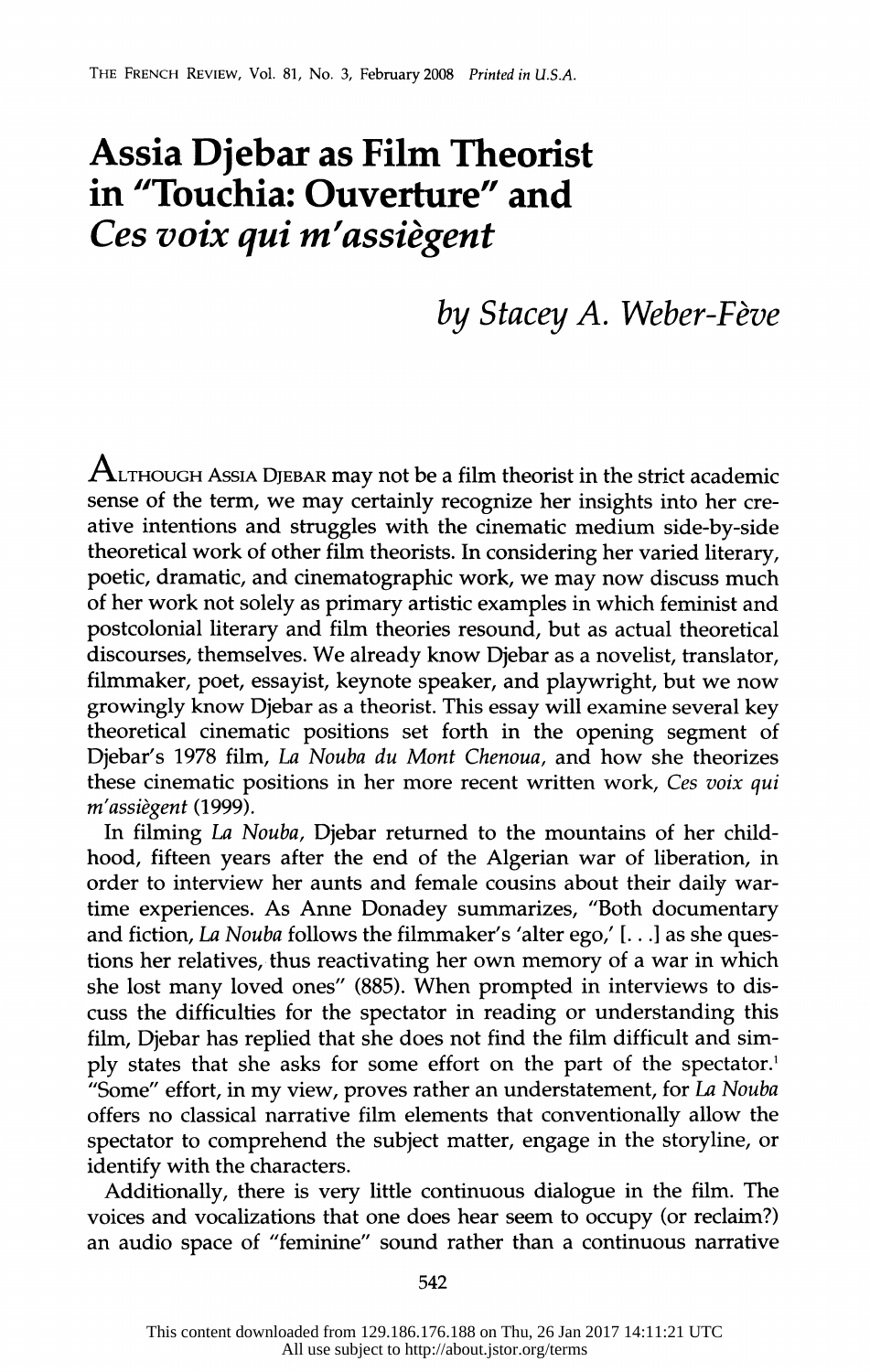space of meaningful words in communicative exchange. These audio spaces effectively contribute to the overall fragmented feel of the film. Moreover, Djebar often writes about I.a *Nouba* in a fragmented way, specifically in terms of the function of the gaze in her filmmaking and writing.

One such example in which she discusses her filmmaking, "Regard de l'autre, regard sur l'autre," appears in *Ces voix qui m'assiegent-a* collection of essays stemming from talks she has given at many international conferences on a variety of subjects related to her work (that is, the Francophone voice, silence, writing in the Other's language, the veil, her need for the cinema, etc.) In "Regard de l'autre, regard sur l'autre," Djebar writes:

Une femme, en gros plan, est représentée; elle tourne le dos aux spectateurs; on ne voit que ses cheveux, que la masse de sa tête et elle est contre un mur [...] elle nous refuse, elle me refuse—moi, le regard-caméra [...] elle continue de marcher, de chercher, de s'obstiner à dire non aux spectateurs; soudain sa voix, et avec elle sa révolte, éclate: 'Je parle, je *parle, je parle!-silence-je ne veux pas que l'on me voie!'* [ ... ]. (165-66)

Djebar shares that, in her view, cinema made by women (and possibly all postcolonial cinema in her reasoning) always originates in a desire to speak (166). In other words, this woman's unauthorized refusal to be gazed upon by the masculine gaze (as expressed in the voiceovered dialogue) as well as by the camera gaze (as evidenced by the actress turning her back to the lens) suggests a privileging of speech over gazing for Algerian women, which is also seen (heard?) in postcolonial filmmaker/ film theorist, Trinh T. Minh-ha's, cinematographic work.<sup>2</sup>

In Djebar's post/colonial revisions of the gaze in Algeria, Algerian women must effectively read against the grain of *two* gazes in order to refuse the normalizing processes of patriarchal socialization and post/ colonial representation. For Djebar, in *Regard interdit, son coupe,* the Postface to her collection of short stories, *Femmes d' Alger dans leur appartement,* this double gaze stems from a masculine, North African gaze that generally represents Algerian women as "limitee[s] certes au terroir, au village, au saint populaire local, quelquefois au 'clan"' (257) and an orientalizing, Western gaze that represents Algerian women either as an *odalisque* or in exaggerated folkloric imagery.

Djebar's objective in *La Nouba* is to use the gaze to foreground a femalegendered subject who is not uniquely represented as the land/ Nation of Algeria or who is not solely depicted as the exotic object of sexual desire and/ or folkloric exaggerations. She strives rather to foreground a female-gendered subject who is at once both inside (as represented in the figure of the Mother) *and* outside (as overlooked in the figure of the sororal war participant) the hegemonic post/ colonial ideology of gender.

Djebar succeeds in *La Nouba* in representing portraits of the (Algerian) *multiplicitous* woman-the female-gendered subject who formerly existed outside the (Algerian) ideology of gender. Djebar effectively asks the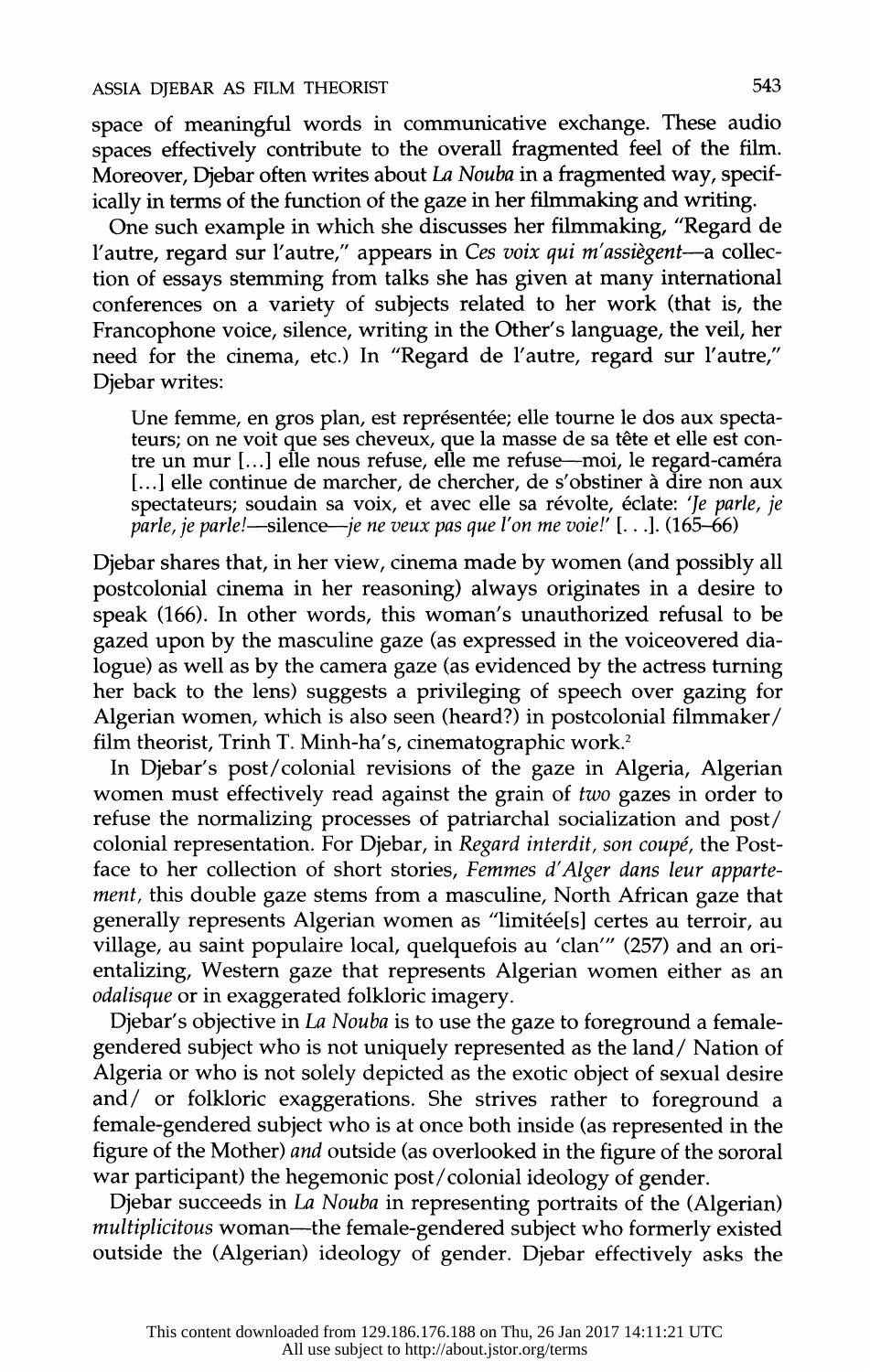spectator to read the character of Lila (who most conventionally embodies the role of the protagonist) in a revised way which recuperates *alongside* of her multiplicitous figure the representations of Algerian women overlooked in official discourses or who were formerly relegated to the off-screen spaces of post/ colonial cinema.

Djebar remains careful to "speak nearby" and not "for" the (subaltern) women of Algeria. She recognizes her privileged position to bring to light in her work the figure of the multiplicitous Algerian woman, but she refuses to embody alone the figurehead of such representation. Rather, she veils her voice with the voices of her fellow speaking countrywomen; since she reminds us that in a post/ colonial context, both the Western and the feminine gaze/ voice remain unauthorized.

Djebar constructs *La Nouba* from a "mixture of documentary, fiction, oral history, and music as well as multiple cultural codes and languages" (Khannous 53). The film foregrounds a French-educated Algerian woman's (Lila) search for "testimonial proof of her brother's disappearance during the war" (Khannous 53). Ali-Lila's mute and paralyzed husband (injuries sustained from a horse riding accident)—and Aicha—Lila's daughter-accompany Lila. Throughout the film, Djebar films Lila at home with Ali and Aicha, her traveling around the Algerian countryside in her jeep, and her interviews with the countrywomen of Chenoua. Spliced throughout the film within these fictional narratives are: fantasy-like enactments of the women's oral histories, documentary-like military sequences, ethnographic-like images of Chenoua countrywomen and children, and quasi-formalistic shots of grandmothers and grandchildren engaged in the recounting of oral histories. In all of these fragments, Djebar in/ directly investigates various forms of male and female gazing, which is often read by scholars as a "phenomenological reduction" (Bensmaïa 877) or "intercessive strategy" (Zimra 157). In 'Touchia: Ouverture," the textualization of the gaze (in its various forms and with its various associations) results in the outlawing of the male gaze and voice.

This segment of *La Nouba* opens with Djebar's aforementioned description in which Lila in a medium shot with her back to the camera slowly makes her way down an interior wall while sliding her forehead against it. The camera slowly pans left following her movement. Although this woman does not speak on screen, a voiceover articulates a desire not to be looked upon and rather to speak. Djebar cuts to a closer medium shot of Ali, Lila's husband, sitting in his wheelchair. We see Ali straight on, but he does not look directly into the camera. Rather, he stares slightly off to the side. Djebar cuts back to Lila as she turns around towards the camera. Djebar pulls back, revealing Ali in the foreground, across from Lila but not looking at her. This opening sequence succinctly sums up the goal of Djebar's work-the outlawing of the hegemonic male gaze and voice as the only source of Algerian women's contemporary representation.

Through the editing-the back and forth cutting between Lila and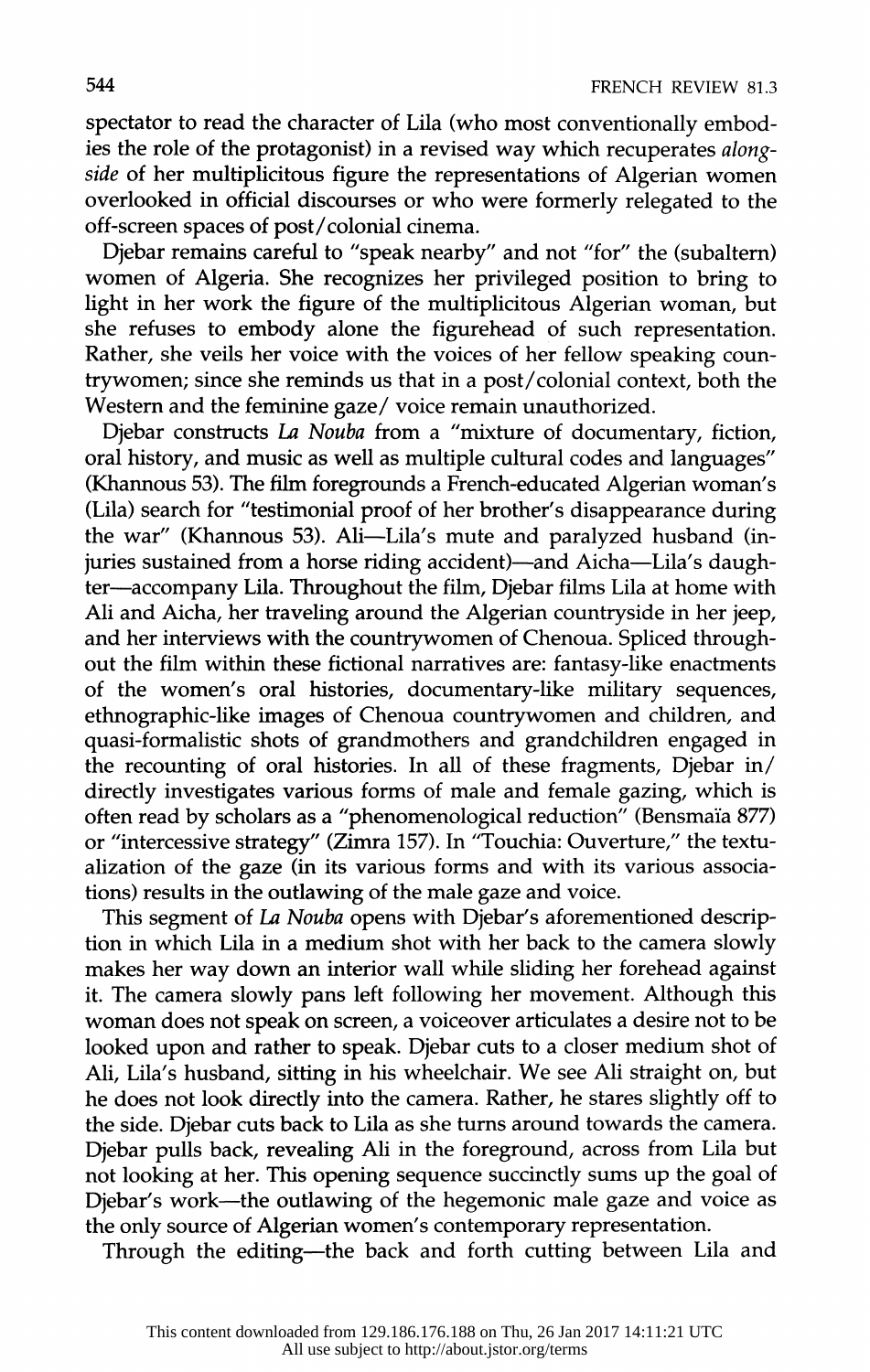Ali-Djebar creates the impression that Lila is the object of Ali's gaze, but it proves to be an illusion. In order to realize her goal of outlawing the male gaze, Djebar must first effectively rely on this patriarchal way of seeing. She recognizes that the spectator (whether postcolonial, hybrid, or Western) is socially conditioned to position Ali as the primary gazer. So when Djebar pulls back revealing Ali in the foreground looking elsewhere, she surprises the spectator. By overturning hegemonic cinematic conventions in this sequence, Djebar succeeds in challenging the spectator's assumptions. Therefore, we immediately must call into question our own conventional viewing/ gazing practices and quickly suspend them for the remainder of the film.

With a stationary camera, the scene continues as Ali wheels himself forward more into the center of the shot. Lila enters the shot from screenright and walks behind and then around him. She exits the frame screen-left, and then Djebar jump cuts to a close-up shot of the back of Lila's head looking out a window. The vertical bars in the window pane resemble prison cell bars, and the bright exterior light washes out any background images. We only see the back of Lila's head framed inside a prison-like window. This shot consequently creates two symbolic images. First, Djebar alludes to her interpretation in *Regard interdit, son coupe* of the home as a space of female confinement and imprisonment and site of women's autism in the "master's" presence. Second, the prison cell-like bars foreshadow the narratives the older women will tell further on in *La Nouba* of the Algerian women and men who were arrested and tortured by French soldiers in their imprisonment during the Algerian war of independence. In *La Nouba,* Djebar effectively works to undo the first image and memorialize the second.

The scene continues as Lila, still framed within the window, turns to reveal her profile. Djebar zooms in for a tighter close-up and then quickly cuts to a medium shot of Lila. Lila closes the window shutter blocking out the exterior light, walks towards the screen-left side of the room (camera pans left to follow her movement), and then stops to lean against the wall near a painting of what appears to be a landscape. She removes her scarf. Meanwhile, Djebar's voiceover continues in which Djebar expresses a desire to "wander in the past, in my memories" and questions the term, "homeland." Djebar throws a larger-than-life shadow of Lila on the back wall, which symbolically superimposes a variety of motifs in this film that Djebar often recasts throughout all of her work.

On the one hand (in addition to Djebar's voiceover), Lila's shadow provides a second metaphor for Djebar's direct presence in this work. The actress playing the role of Lila bears a striking physical resemblance to Assia Djebar. By extension then, one could convincingly read Lila's shadow as Djebar's authorial signature-her veiled presence-speaking nearby Lila. In a second way, Lila's shadow may also represent a community of shadows (an in-between space) of patios and huts that Djebar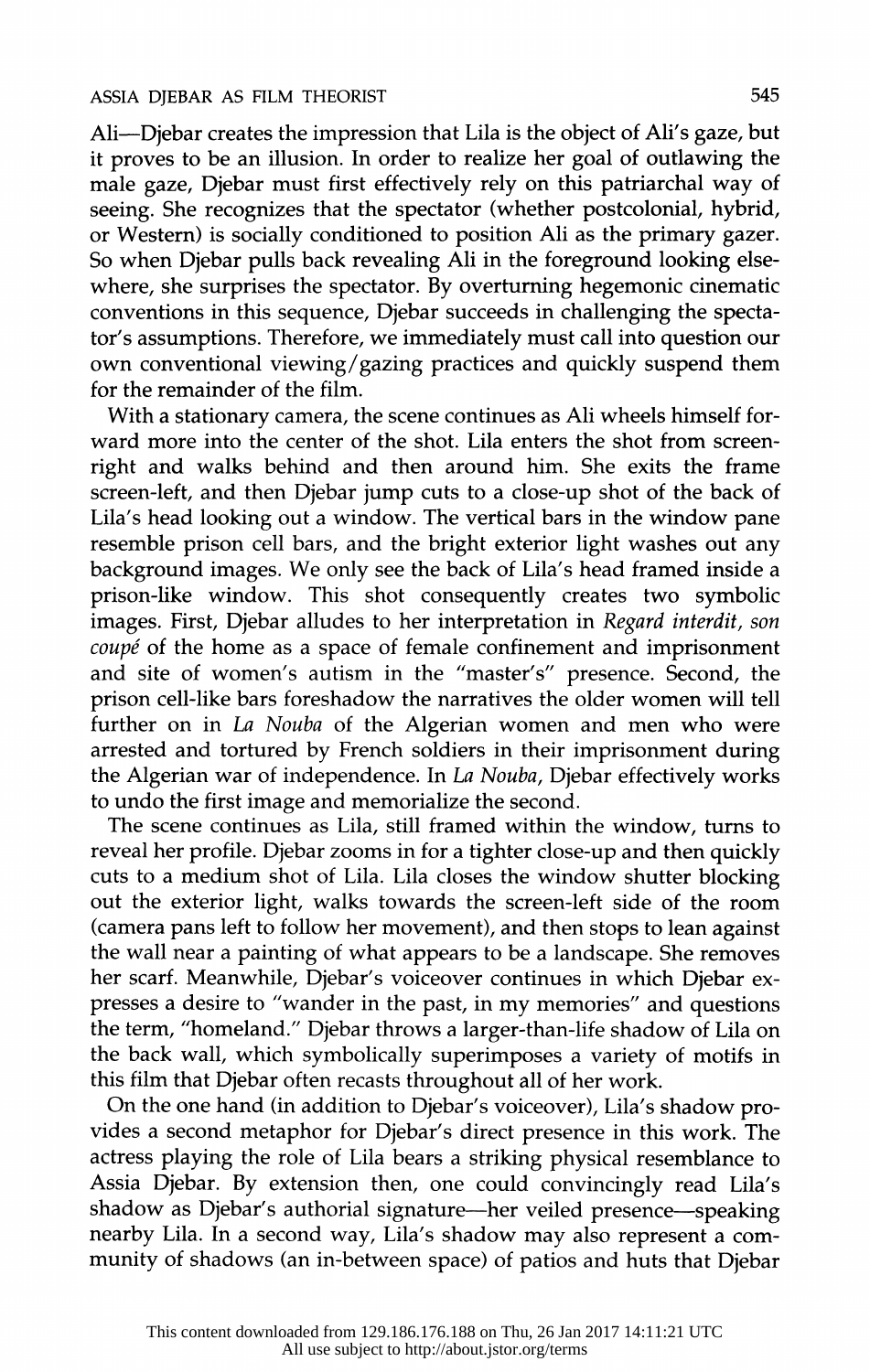identifies in *Regard interdit, son coupe* in which Algerian women congregate and from which their whispers and murmurs originate. Finally, the shadow also suggests Algerian women's doubled existence-as the silent woman perpetuated in the hegemonic discourses of Algeria (expressed through Lila's silent on-screen frustration) and as a veiled, marginal speaking transmitter of and (active) participant in Algerian history (the larger-than-life shadow), whom Djebar asserts needs bringing into the light.

The scene continues with a cut to a longer medium shot of the profile of Ali wheeling himself into the shot from screen-left. Lila remains standing in her previous position screen-right. The two appear to mutually gaze at each other via an eyeline matching, and then Lila walks over and stands directly across from Ali. Djebar cuts to a close-up of Ali's profile, which is framed by a window with its curtain drawn in the background. Ali turns his head to face the camera, but he never looks into the camera's eye. He then slowly wheels himself backwards into a corner of the room.

It is interesting to compare Djebar's framing of Ali inside a closed window shut to the exterior with her earlier framing of Lila inside a barred window open to the exterior and its natural sunlight. Immediately, this less dramatic framing of Ali draws out the exceptionalness of Lila's framing and asks the spectator to begin to see Algerian women and men in revised ways. In Ali's framing, the home becomes reduced to a single corner. Djebar reifies the dominator/dominated structure, but she inverts it through gender reversal. In quite a literal way, Djebar's dominating (camera's) eye seeks out and annihilates Ali's dominated eye, leaving Ali no recourse but to retreat to the corner of the room as if out of fear. Thus, the home as represented in relation to Ali ironically becomes even more prison-like than how Djebar presents it in relation to Lila. If we recall, the exterior sunlight that flooded the open window behind Lila also flooded and illuminated Lila's body—thus creating a connection to the outdoors, an "escape route" if one will to reach other women in her effort to wander in the past and in her memories and to explore the meaning of a homeland through the women's narratives.

In an essentialist way, Djebar, in effect, reinstates the hegemonic or nationalist way of viewing Algerian women in connection to the land. Further editing between the following shots of Lila looking through the window, the countryside, the home's rooftop, and then the mountain of Chenoua crystallizes this representation. But as Djebar had first accomplished in the disillusionment (or defamiliarization) of the male gaze earlier in this scene, she once again succeeds in surprising the spectator.

Following this tranquil editing between Lila and the Algerian landscape, Djebar cuts to an image of a woman standing behind vertical bars-in a prison cell it appears-and then to a sequence of documentary-like archival images of army trucks entering a village, a tree blowing in a storm, and the trees on the mountainside ablaze. Set against these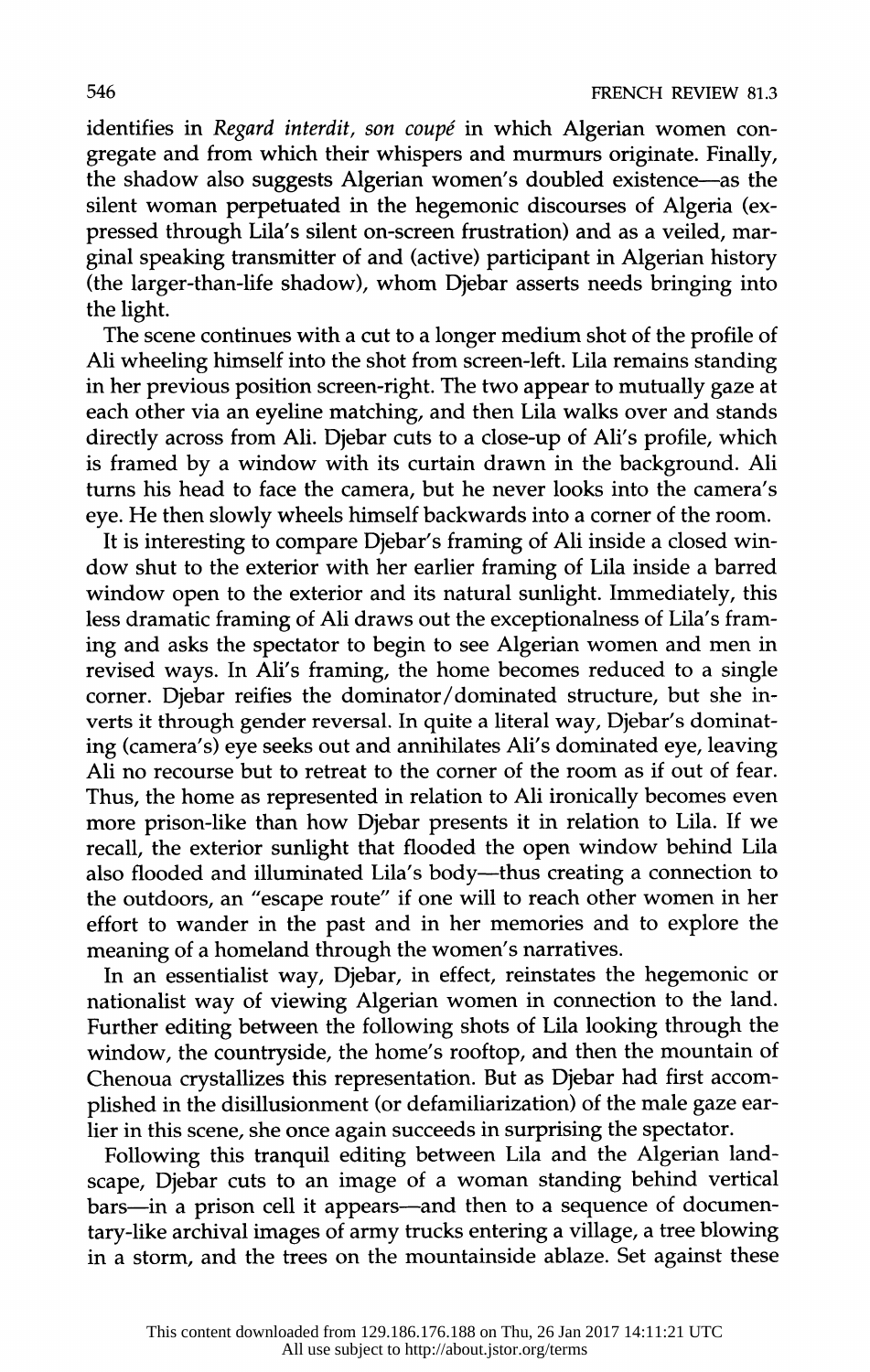images are sounds of war: airplanes, explosions, (fe)male cries and shouts, and gunfire. In a very abrupt way, Djebar unseats the idyllic representation of Algerian women as the Algerian land and creates a new representation by memorializing in this sequence the sacrifices made, the trauma experienced, and the hardships borne by many Algerian women during the struggle for independence from France.

Djebar also effectively defamiliarizes the traditional representation of the home as a space of female occultation through the low-angle long shot which foregrounds the home while capturing the mountain of Chenoua in the background. Viewing the home in relation to the mountain-a former (fe)male site of gorilla warfare-testifies to the contemporary emancipatory war some Algerian women and Djebar in/ directly wage against the patriarchal State and political factions in Algeria.<sup>3</sup> Moreover, viewing the home in relation to the mountain as a beacon to Algerian women's communities (since Djebar has returned to the rural mountain communities to interview the women there) bespeaks her project to salvage and encourage women's oral histories in a strengthened effort to avoid their cultural, social, and historical autism. Therefore, the home becomes a site of female political action, spectatorship, and authorship in *La Nouba.* 

Following the sequence of editing that recaptures images and sounds of the war, Djebar cuts back to a medium shot of Lila's profile. Lila then turns to look back at us over her left shoulder, directly gazing into the camera's lens. Fully-centered within the cinematic frame, Djebar subtly zooms in on Lila's face and freeze frames this image. This has a striking effect on the spectator. In a very literal way, Djebar crystallizes the female gaze. Djebar's dominant gaze (represented in the camera's eye) directly meets Lila's appropriated gaze in a "metaphorical" or symbolic direct eyeline matching. Equal cinematographic and semiotic ground is established. The male gaze and voice (as represented earlier in Ali's inability to return the camera's gaze and his silence) are successfully outlawed. The freeze frame not only effectively creates for Djebar a (re)appropriated space of female (on-screen as well as off-screen) spectatorship in postcolonial cinema, but it also directly engages her theorizations of the female gaze as an enabler of female conversations and dialogues (female speech), a point she articulates in *Ces voix qui m'assiegent.* 

In "Regard de l'autre, regard sur l'autre" from *Ces voix qui m'assiegent,*  Djebar challenges the traditional gaze through Algerian women's *desir de parole* (166), but she asserts that this desire for speech is borne only after she opens her eyes (166) and specifically when she circulates "dans les paysages retrouvés" (166). Djebar states that this female gaze searches out locations, houses, dried-up rivers, burned forests and meets other women who gaze back on her in their turn (166-67). Djebar finds that in their interweaving gazes, dialogue becomes baited on the present and on the past (167). For Djebar, women's gazes become a departure for speech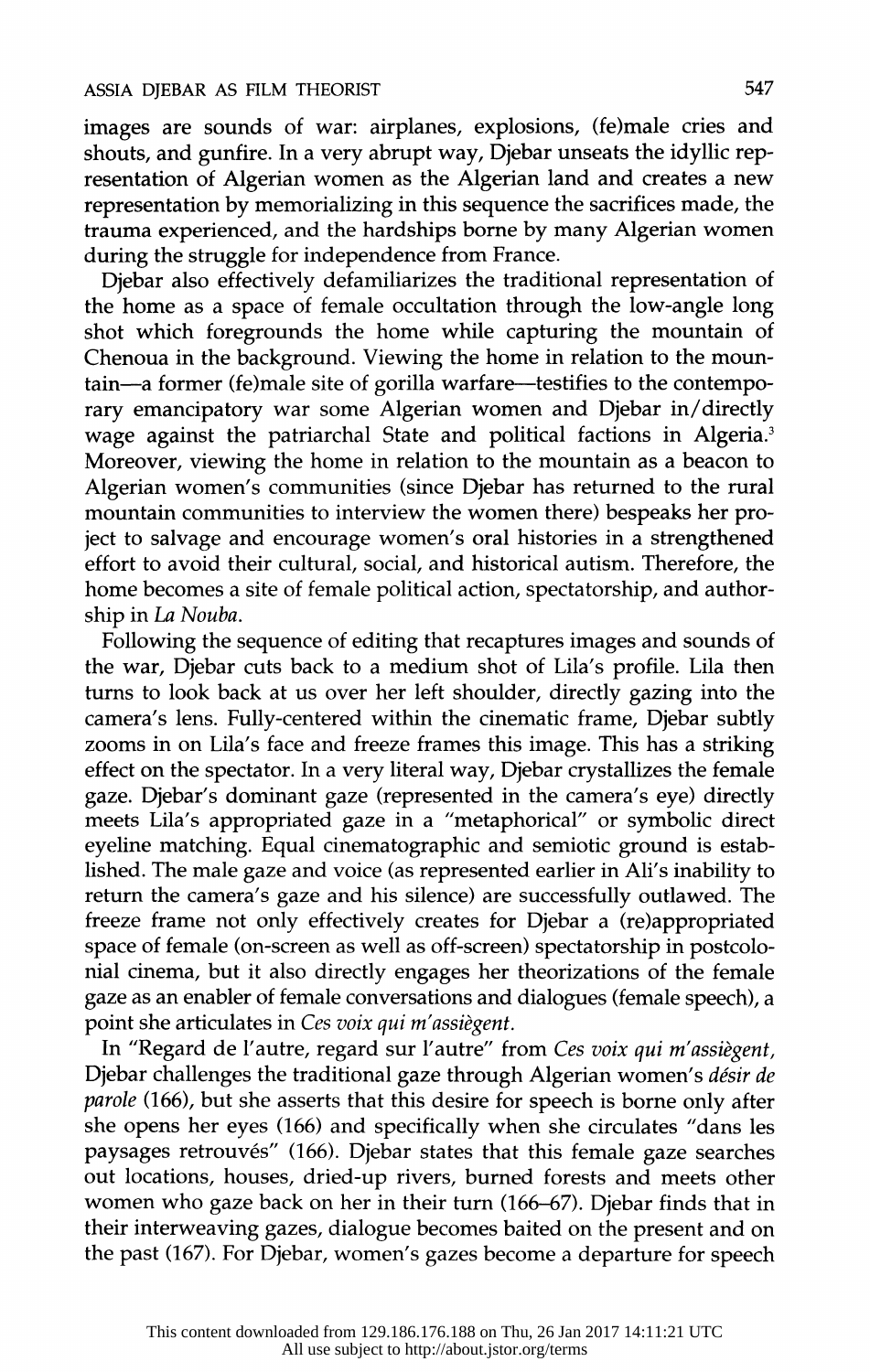(167) or in other words, an impetus for a feminine speech purporting to testify to women's present/past daily existence and memories of "un passé encore à vif" (167). Interlacing or intertwining conversations between women constitutes the key literary/cinematographic strategy in Djebar's work as a whole. The following sequences in the opening segment of *La Nouba* continue to support her theorizations of Algerian female gaze and speech.

For the remaining roughly ten minutes of "Touchia: Ouverture," the film juxtaposes sequences of ethnographic-like images of Algerian countrywomen and children and fictional fragments of the doctor's house call to examine Ali, Ali's dream sequence revealing his riding accident, anonymous women performing domestic tasks, and a group of strolling musicians playing traditional indigenous music. Spliced within these fragments are images of the mountain, countryside, and coastline. The most striking element in the juxtapositions of each of the images is Djebar's mise en scène. Djebar masterfully fills each plane (foreground, middle ground, and background) of the cinematographic frame with figures and objects that on one hand seem dissident to each other yet paradoxically on the other seem interconnected.

In one memorable sequence, Ali, occupying the middle ground, sits in his wheelchair with his back quarter-turned towards the camera and appears to be staring through an open window. Djebar cuts to a reverse longer shot of Lila in the background entering the house and removing her wrap. (Ali is now in the foreground.) Lila walks towards the room in which Ali is sitting and stops in the door frame (now occupying the middle ground.) Djebar cuts to a close-up reverse shot of a young girl peering into the room, in which Ali and Lila are positioned, through an open window from the exterior. The window frames her head. The young girl closes one of the window shutters, slides screen-left into the left-hand side of the window, and appears to engage our gaze by directly returning Djebar's camera's gaze. Djebar then cuts to a reverse full shot of Ali occupying the middle ground rolling backwards in his chair (as if away from the girl in the window now in the background.) Lila's larger-thanlife shadow is recast on the back wall and dramatically overshadows Ali. She enters into the room from the foreground, moves to the middle ground standing opposite of Ali, then moves to the background and closes the second window shutter, thus cutting off the young girl's gaze.

The character positionings throughout the various planes, the angles Djebar employs when filming the characters, and the characters' moving about the frame create a cinematographic "dance" of sorts in which the characters constantly appear to vie for agency on screen. There are definite overtones of a kind of struggling for ground to occupy (perhaps colonize?), and the only direct outcome is the occultation of the young girl from the camera's eye and the interdiction of her gaze (effected by Lila's closing of the window shutter.) With everything discussed so far in this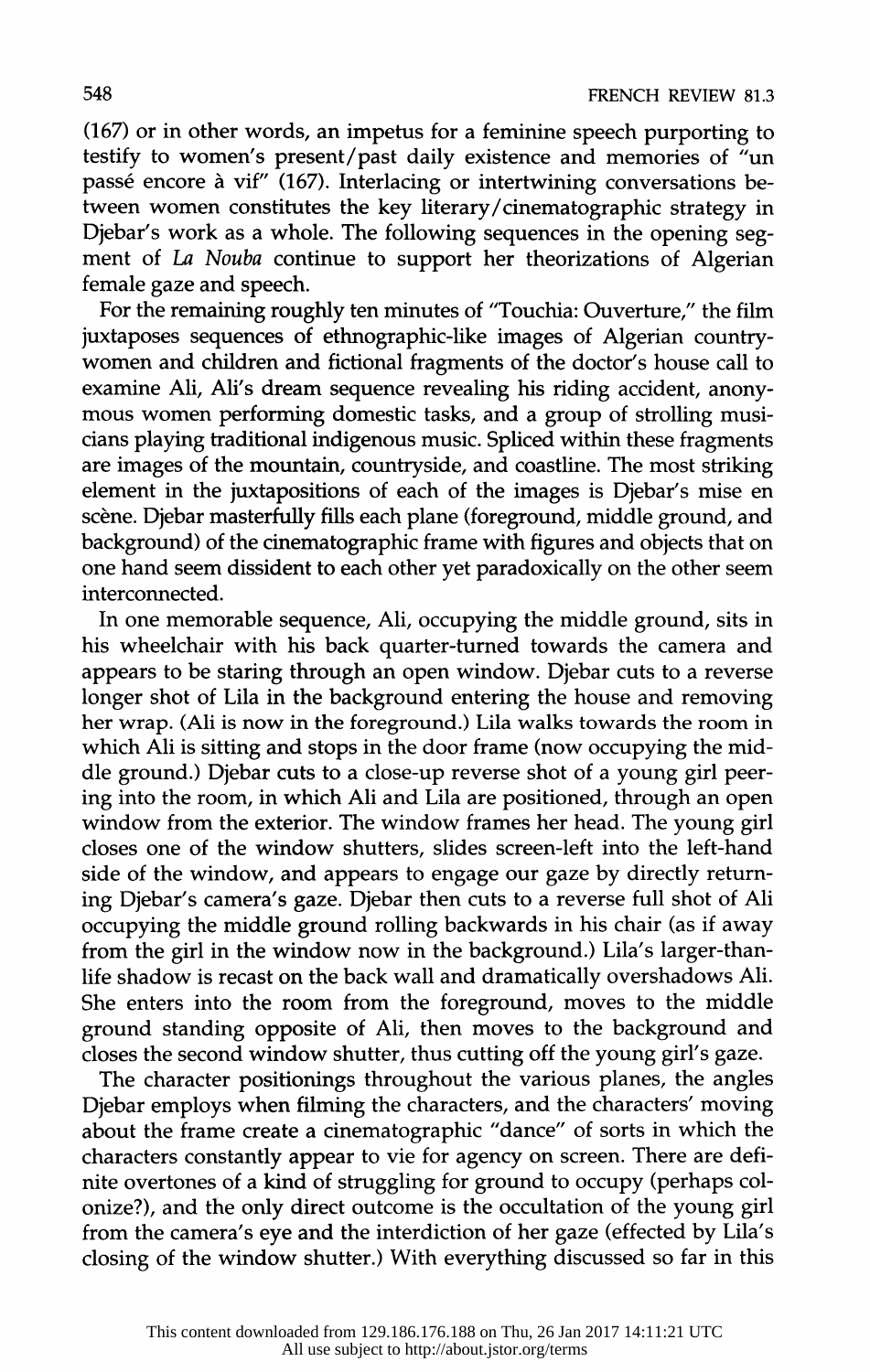essay, Lila's action-the intentional shutting away of the young Algerian girl-proves quite curious, as it seems to oppose many of Djebar's goals in her work.

In many ways, I think Lila's act speaks to Djebar's own experience and understanding of Algerian women's rather pessimistic fate if viewing practices are not revised in Algeria. Many scholars read the figure of Lila as a "stand-in" for Djebar or Djebar's "alter ego." I do believe that some aspects-namely Lila's fictional desire to record the oral narratives of her countrywomen in the film which so reflects Djebar's own artistic goal in her work-do validate such readings. However, it seems to me that the figure of the young girl more accurately reflects Djebar's presence in the film by reminding us that she is "speaking nearby" the Algerian women multiplicitously represented in the figure of Lila.

In this instance, I wish to read Djebar more specifically in the young girl's figure than in Lila's, largely because this young girl seems to recognize that she has something to learn about Algerian culture, history, society, etc. by watching/ listening to the mother figure as represented in Lila. Indeed, this most literally reflects Djebar's project-to look and listen to the (grand)mother as a source to the past and a means for revised Algerian women's representation.

Lila's closing of the window shutter, which symbolically reinstates social occulting practices in the film, effectively demonstrates the potential effacement of an entire female generation's representation and predicts the implicit dangers for the new generations if communication between female generations is cut. In the remaining segments of *La Nouba,*  Djebar works against these dangers by establishing spaces of female spectatorship and authorship through Lila's gaze/speaking voice and her own voiceovers that meld with the gazes/voices of the countrywomen Lila interviews.

Thus, we have come to see in this essay how Djebar's theorizations of the gaze contribute to debates central to feminist and postcolonial film theories. Djebar's postcolonial women's cinema works to subvert the double gaze by outlawing the male gaze through gender reversal and by (re)claiming multiple representations of Algerian women from feminine perspectives. As a film theorist, Djebar (like Minh-ha) asserts that women's cinema privileges female voices forging spaces of cinematic authorship, but Djebar effectively shows how these voices first rely on the female gaze appropriating cinematic spaces of spectatorship.

IOWA STATE UNIVERSITY

## **Notes**

<sup>1</sup>See Réda Bensmaïa, "La Nouba des femmes du Mont Chenoua: Introduction to the Cinematic Fragment," *World Literature Today* 70 (1996). 877-84.